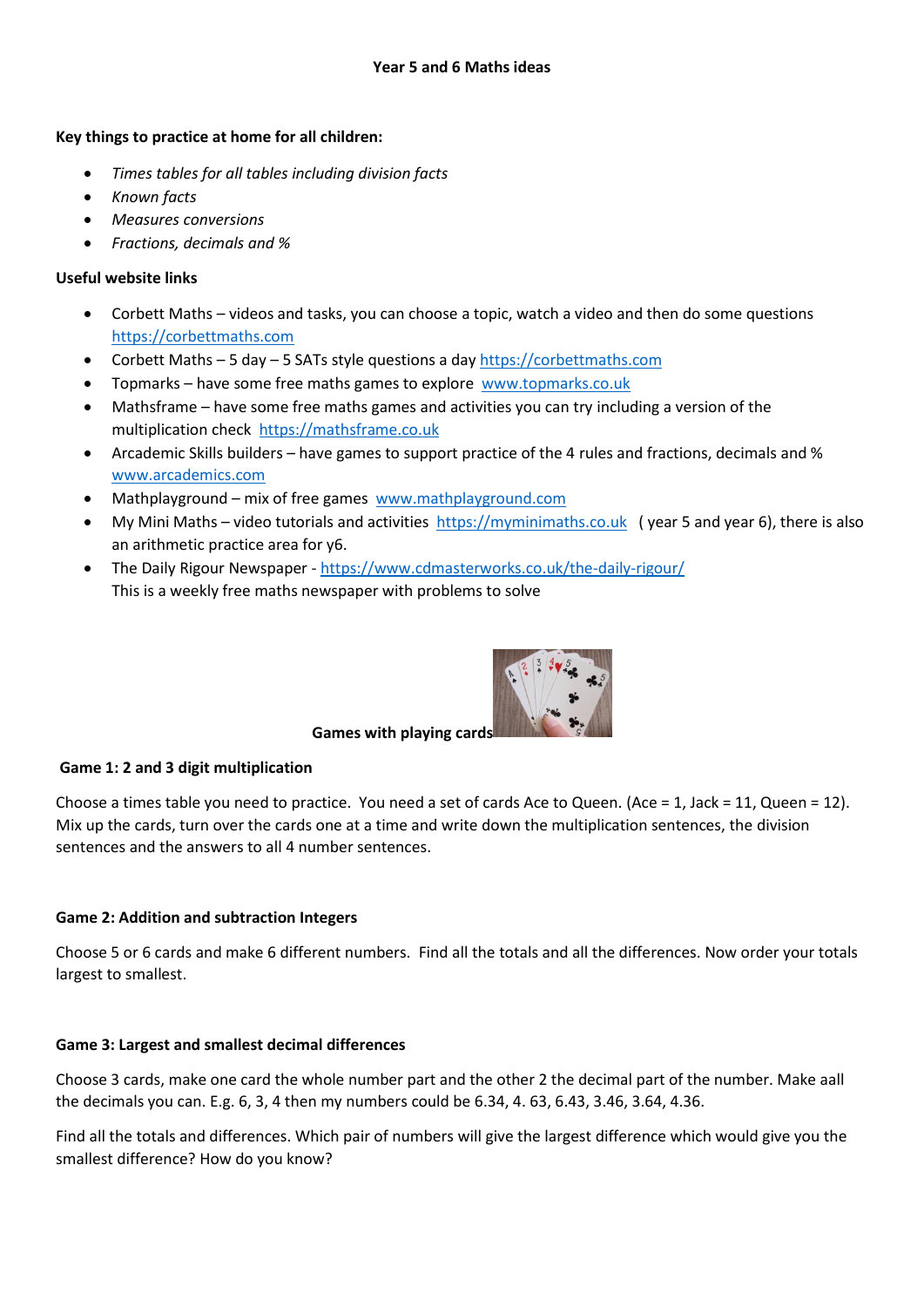#### **Game 4: Missing Values**

You have the numbers 0 to 9, but don't have to use them all. How many different solutions can you find to this problem?



What if you only have the numbers 1,2,3,5,6,7,9?

## **Game 5: Missing multiplication (you can use playing cards as numbers)**

You have the numbers 0-9 but don't have to use them all. How many solutions can you find?



What if the answer has to be even?

What if the answer has to be odd?

## **Game 6: Quality Product**

Use 4 playing cards to make two whole numbers which add up to 100: what's the product of these two numbers? Now choose two new numbers and find their product. What's the largest product you can make by taking two numbers which add up to 100 and multiplying them together?

#### **Game 7: Digit sums**

There's something rather special about number  $18 - it's$  exactly double the sum of its digits  $(1 + 8)$ . Number 27 is

also special – it's exactly three times the sum of its digits.

Find a 2-digit number which is exactly four times the sum of its digits.

Find a 2-digit number which is exactly five times the sum of its digits.

Find a 2-digit number which is exactly seven times the sum of its digits.

#### **Game 8: As many as you can**

Using the playing cards 3, 4,5,6,8.

What are all the fractions you can make that are larger than 0.5 but less than 75%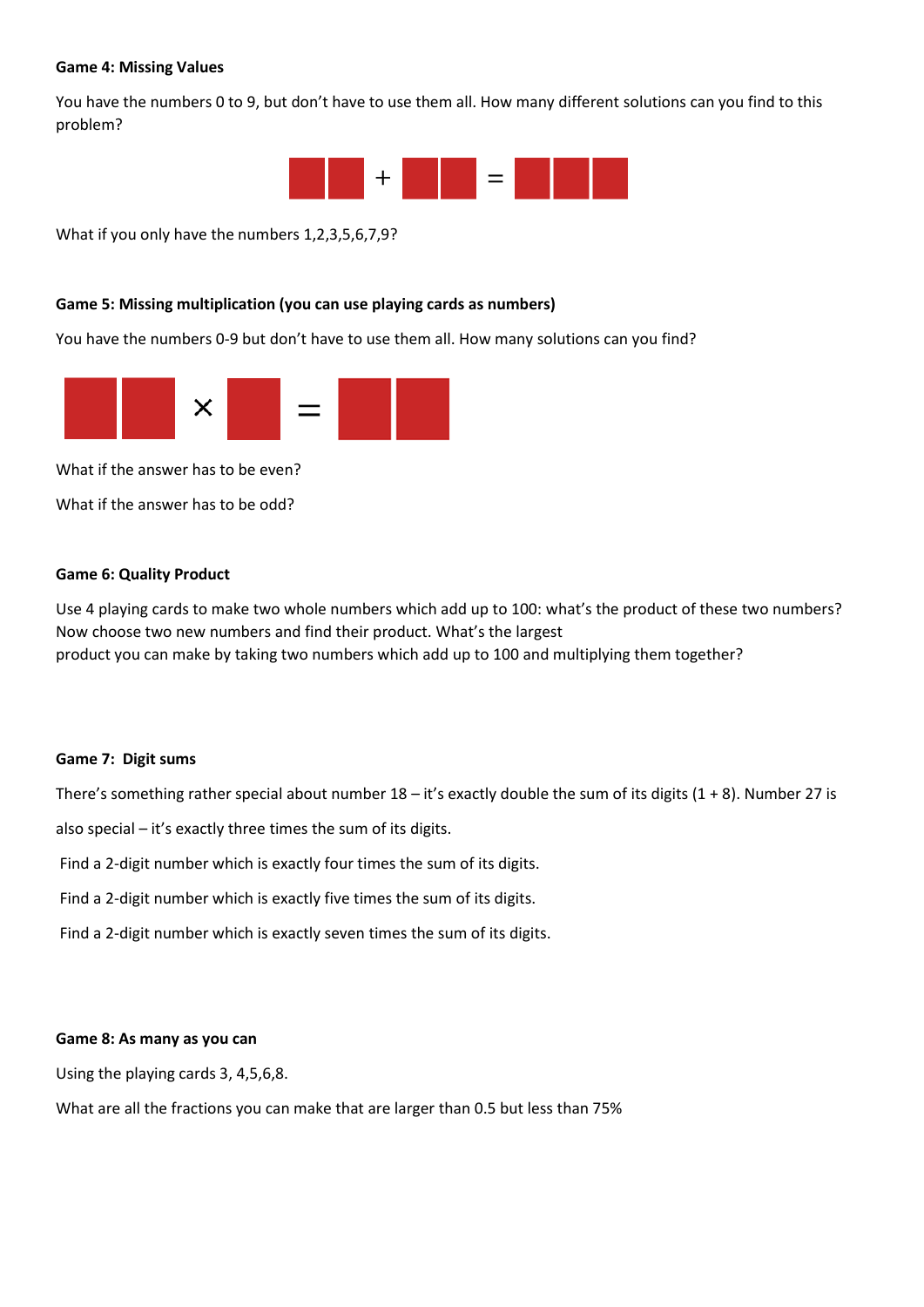

**Games with dominoes**

## **Try out these domino boards**



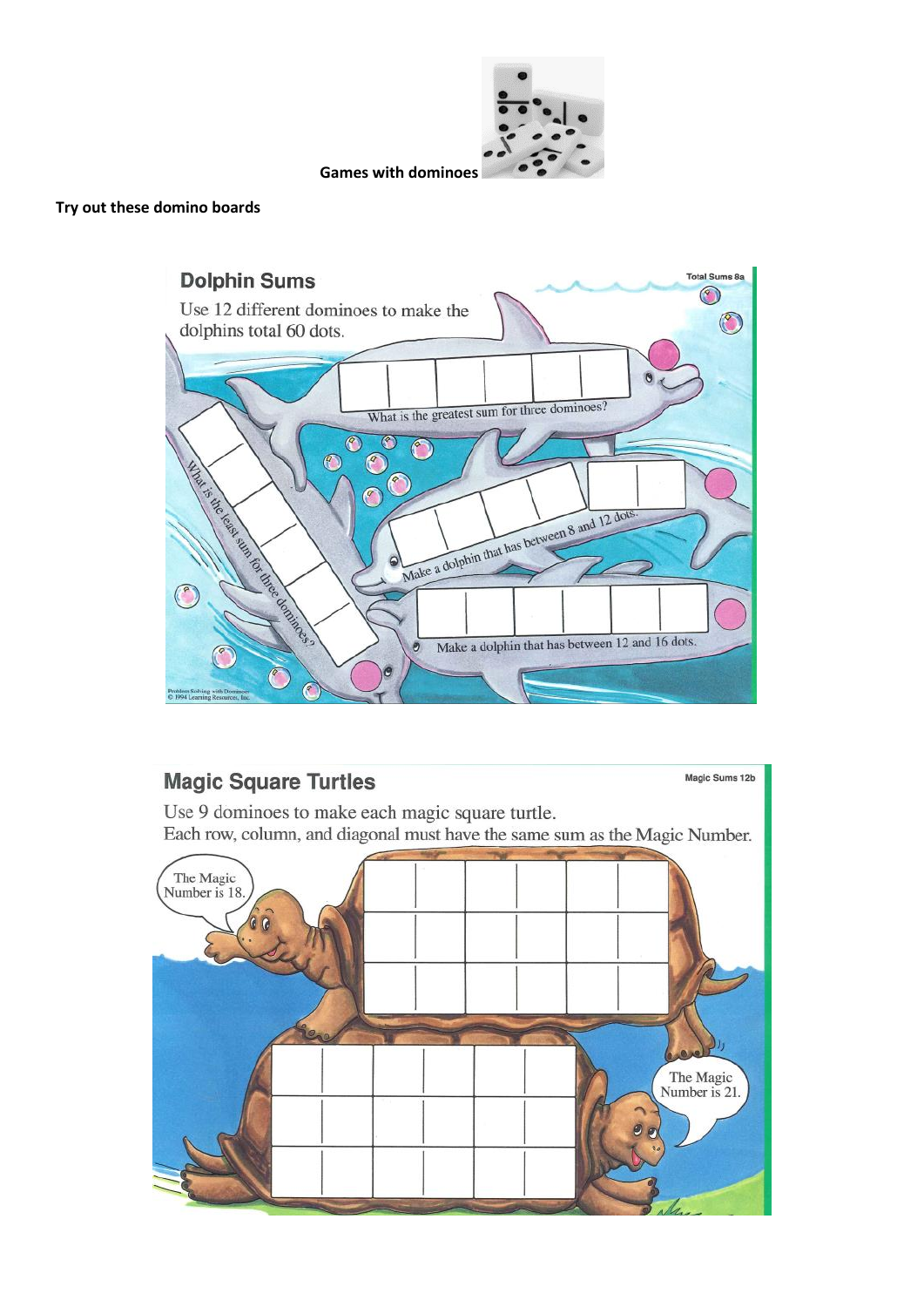#### **Investigate 8 puzzles**

#### **Can you crack the code for the 8 times table**

| $A \times B = B$   |
|--------------------|
| $D \times B = AE$  |
| $G \times B = DJ$  |
| J x B = GD         |
| $C \times B = JK$  |
| $E \times B = JB$  |
| $F \times B = CE$  |
| $B \times B = EJ$  |
| $H \times B = FD$  |
| $AK \times B = BK$ |
| $AA \times B = BB$ |
| $AD \times B = HE$ |

Find out the values of each letter.

Then write some division facts.

Can you now write the code for 16 x and 80 x

## **8 Identical Squares**

|  | <b>Marine</b> | <b>STORY</b> |  |
|--|---------------|--------------|--|
|  |               |              |  |

If you have 8 identical squares.

- What arrangement of squares will give you the largest area?
- Largest perimeter?
- What if you had four 4x4 squares and four 5 x 5 squares?
- How could you arrange these to have largest area?

#### **Matchstick Movers**

Make the calculation below with matchsticks



Then move the matchsticks to see what other calculations you can make.

What are all the different totals you can find? What about differences? Products?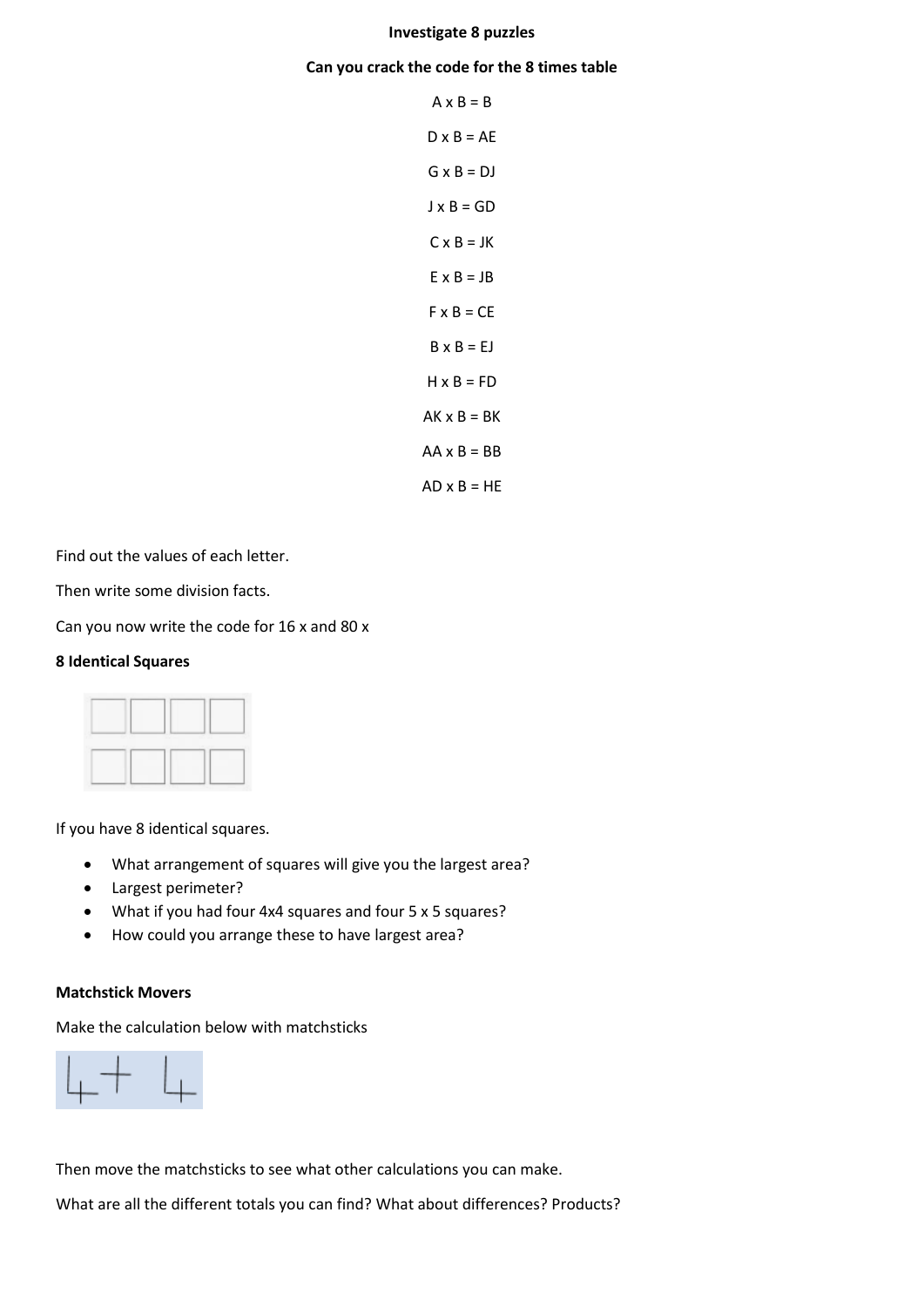## **8 Miles Away**



Use a map, choose a place to start. Then using the scale of the map work out how far 8 miles is from your chosen start.

Use a compass to draw an 8 Mile radius around your starting place.

What places are 8 miles from you?

How many Km in 8 miles?

## **Broken Calculator**

The number 8 is broken on the calculator.

How would you solve these and check your answers a different way?

**6 + 8 =**

**8 x 5 =**

 $18 - 3 =$ 

**2 x 8 x 2 =** 

 $180 \div 9 =$ 

**24 x 8 =** 



**Cutting a circle** 

- Using 8 lines can you cut a circle into as many parts as possible?
- Can you use 8 lines to cut a circle into 12 parts?
- Can you use 8 lines to cut a circle into 16 parts?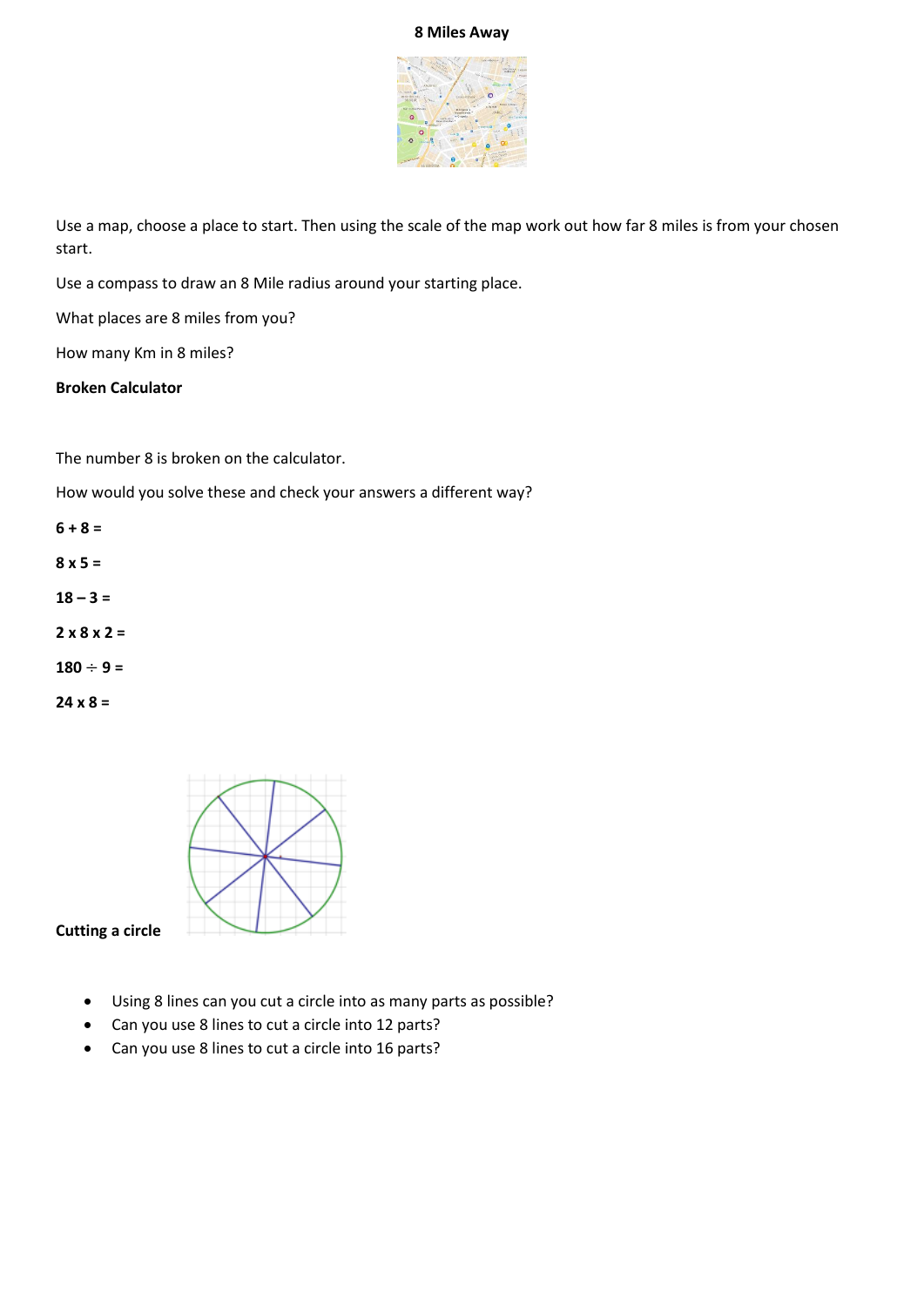#### **Maths Story Competition**

Why not have a read of some of the stories on [www.mathsthroughstories.org](http://www.mathsthroughstories.org/)



Then have a go at writing one of your own….

#### **Other puzzles to solve**



#### **Bracelets**

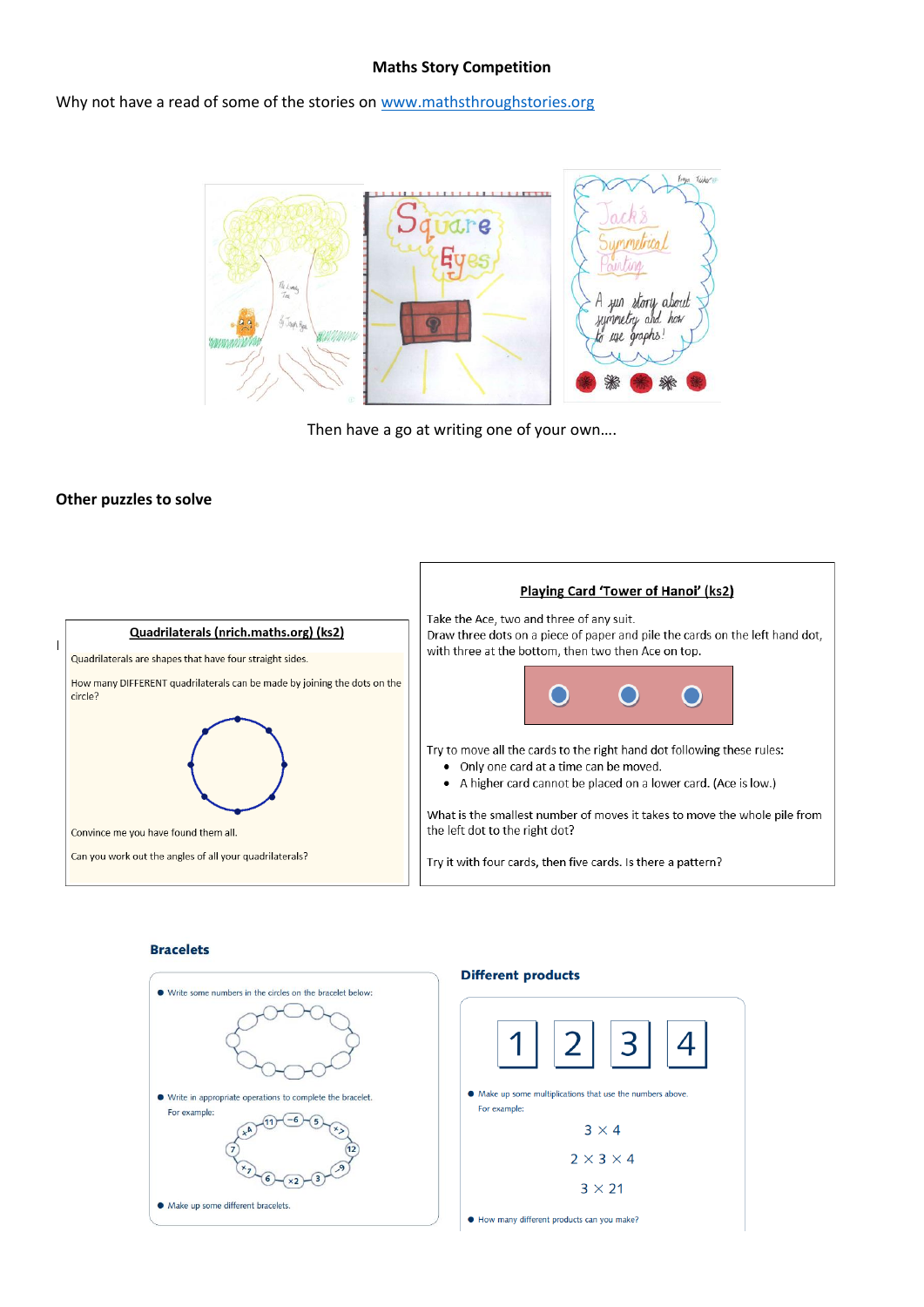#### hard maths

Look for the pattern in each row (you get the number in the circle by doing something with the other three numbers) and then work out what the missing number must be.



a likely story

There are five sticks in a bag and their lengths are:

3cm, 4cm, 5cm, 6cm and 7cm

John puts his hand into the bag and pulls out two sticks. Next, John puts these two sticks next to each other, end to end. What's the probability that the combined length of the two sticks is exactly 9cm?

#### matchstick maths

Here are three shapes which Joe has made out of matchsticks:





shape 1

shape 3

As you can see, in shape 1 he's made a square and he's used 4 matches, in shape 2 he's made three squares and he's used 10 matches.

- a How many matches has Joe used in shape 3?
- **b** Draw shape 4 and write down how many matches it would take for Joe to make it.
- c How many matches would it take to complete shape 20? (Don't draw it, work it out!)

#### strange things about Simon

- Simon's address has a 3-digit number in it. He notices  $\circ$ that if you find the product of any two of these digits and then add the other one, you get the answer 2. What is the 3-digit number in Simon's address?
- Simon's age plus his father's age gives you his  $\circ$ grandfather's age exactly. Simon's grandfather is three times as old as Simon and twice as old as Simon's father. What are their ages?